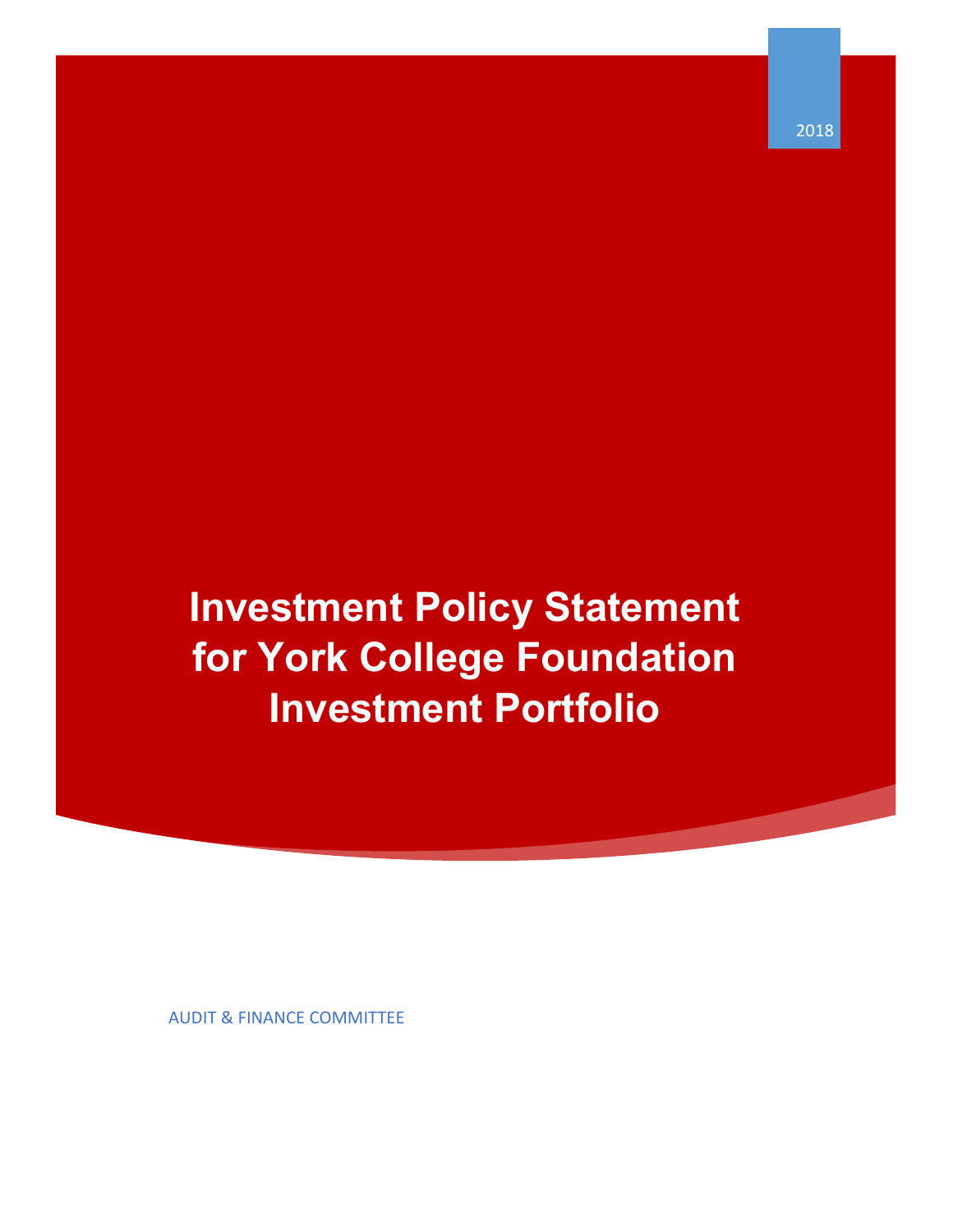# **Table of Contents**

| А. |                                                                                      |
|----|--------------------------------------------------------------------------------------|
| В. |                                                                                      |
| C. |                                                                                      |
| D. |                                                                                      |
| Ε. |                                                                                      |
| F. |                                                                                      |
| G. |                                                                                      |
| Η. |                                                                                      |
| I. |                                                                                      |
| J. |                                                                                      |
| K. |                                                                                      |
|    | Appendix A - Asset Allocation & Portfolio benchmarks<br>Appendix B - Spending Policy |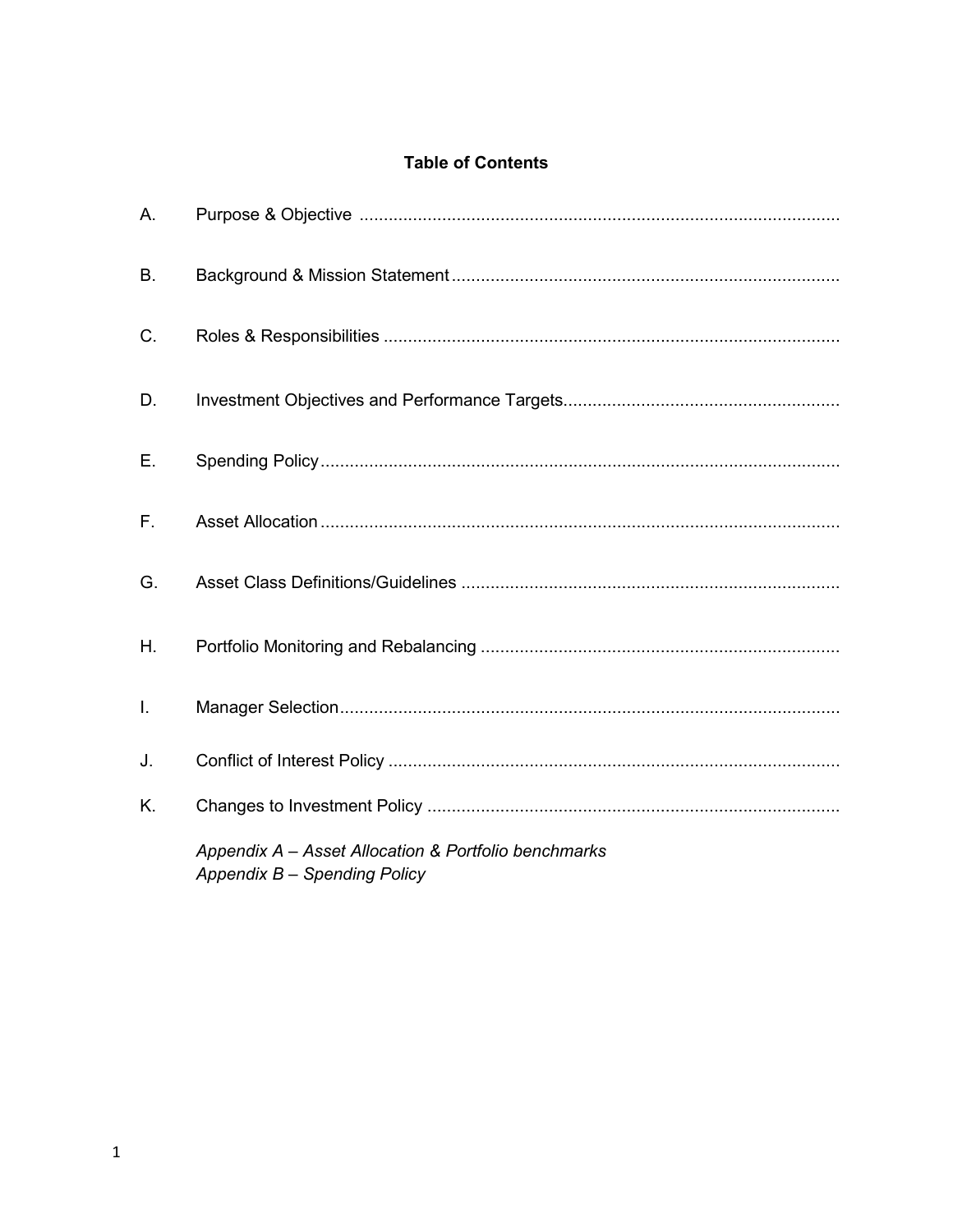## **A. Purpose & Objectives**

This Investment Policy Statement ("the Policy") set forth the York College Foundation ("the Foundation") investment objectives and implementation guidelines with respect to the financial resources in support of the Foundation's mission, as well as to define the duties and responsibilities of the various entities involved in the investment process, managing and monitoring.

The Policy aims to create a framework for the construction and implementation of an Investment Portfolio ("the Portfolio") through the use of Investment Advisor(s) or Investment Manager(s) with oversight provided by the Board of Trustees ("the Board"), delegated to the Finance and Audit Committee ("the Committee") of the Foundation. The goal is to create, over time, a diversified portfolio across strategies, sub-asset classes, geographies and industries designed to achieve spending plus inflation long-term return for the Foundation.

The Board reserves the right to amend the Policy at any time and for any reason – including retroactively, and may deviate from the Policy where it deems appropriate and in the best interests of the Foundation.

## **B. Mission Statement of the Foundation**

To support and advance the activities and mission of York College in the pursuit of excellence in its academic, cultural, research and public service programs, and to promote and encourage interest and support for those programs and activities by members of the college and local community and alumni, as well as to serve as a medium for encouraging fuller understanding of the aims and functions of the College.

## **C. Roles and Responsibilities**

In carrying out their various responsibilities, the members of the Board as well as the Committee and external agents shall comply with the duties of loyalty and care, which require each such person to act in what he or she believes is the best interest of the Foundation and in good faith and with the care an ordinarily prudent person in a like position would exercise under similar circumstances. The members of the Board shall be bound by the Code of Conduct and Conflict of Interest Policies.

## *Board of Trustees*

The Board serves as stewards of the Portfolio and is responsible for approving the Policy and all amendments thereto and for approving the selection of the Investment Advisor(s) ('the Advisor"). The Board hereby delegates all day-today responsibilities relating to the management of the Portfolio to the Committee which serve as fiduciaries on behalf of the Board.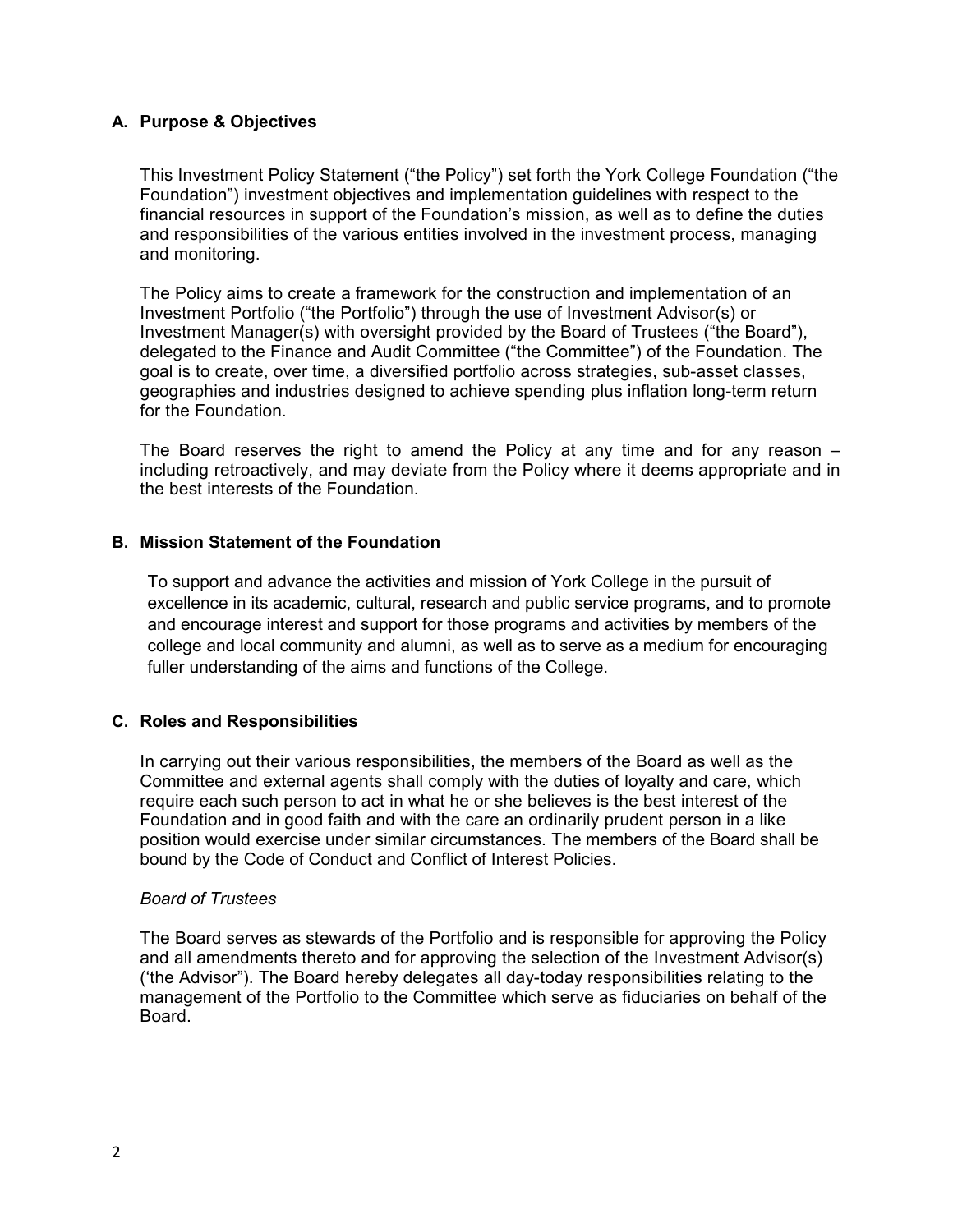## *Audit and Finance Committee*

The Committee shall provide broad oversight of the Portfolio, including monthly, quarterly and annual reviews. The Committee shall be responsible for the total investment program and will provide prudent oversight of the Portfolio in order to further the goals and mission of York College Foundation and broadly in compliance with the New York Management of Institutional Funds Act ("NYPMIFA"). Responsibilities shall include:

- Developing objectives and strategies for the Portfolio consistent with the Policy and with the prudence factors and principles laid out;
- Setting an asset allocation, consistent with the investment strategy;
- Meeting at least quarterly to review and evaluate asset allocation, current investment results, various risk factors and to identify areas of improvement and/or correction; and
- Reporting regularly to the Board on investment policy, asset allocation and performance of the Portfolio as well as other substantive matters.
- When determining the asset allocation for the Foundation's portfolio the Committee will consider the following factors (a) general economic conditions; (b) the possible effects of inflation or deflation; (c) the expected tax consequences, if any, of investment decision or strategies; (d) the role that each investment or course of action plays within the overall investment portfolio; (e) the expected total return from income and the appreciation of investments; (f) other resources of the Foundation; (g) the needs of the Foundation and the individual institutional funds to make distributions and to preserve capital.

A majority of the entire committee shall constitute a quorum for thr transaction of business at any meeting. The act of the majority of the committee shall be the act of the committee.

The Committee may delegate certain investment responsibilities to the Executive Director, is staff or external agents such as the Advisor. Such delegation must be conducted in a prudent manner and in good faith and requires at a minimum:

- Clear definition of the scope and terms of the delegation and assessment of the reasonableness of the fees charged by the agent;
- Proper due diligence including assessment of the agents' independence and potential conflicts of interest;
- Subsequent monitoring of the delegated areas including reasonable efforts to verify accuracy of information provided by the agents;
- Contracts with external agents must specify that (i) they can be terminated without penalty by the Board with no more than 60 days' notice and (ii) the external agent owes a duty to the Foundation to exercise reasonable care, skill and caution to comply with the scope and terms of the delegation;
- Provide revisions of the Policy objectives and guidelines;
- Review and discuss any modifications and changes to the investment objectives, goals and guidelines;
- Identify any significant anticipated changes in cash flows;
- Evaluate the risk, liquidity and portfolio characteristics of all assets on a combined level; and
- Provide information relating to any other matters that may bear upon any assets.

## *Investment Advisor*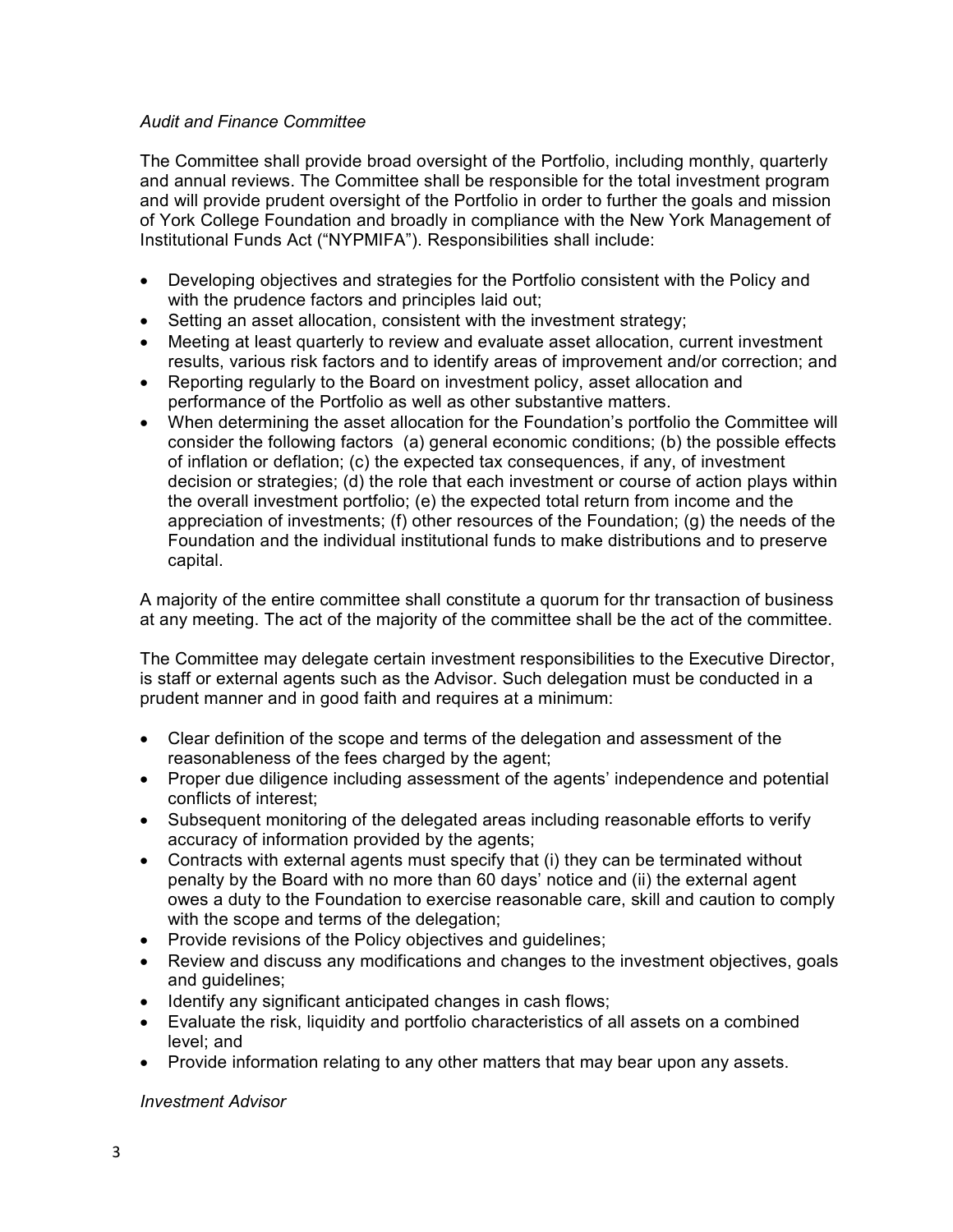The Advisor means the entity to which the Board has delegated overall investment responsibility and shall provide assistance, as requested, on the development, implementation, and ongoing proactive advice on the investment guidelines consistent with the prudent oversight of the Portfolio and shall:

- The Advisor will manage the portfolio on a discretionary basis. Advise the Board on matters relating to the design, construction and implementation of the Portfolio, including performance measurement benchmarks and the allocation of assets;
- Implement the Portfolio consistent with the guidelines set out in the Policy and the asset allocation targets and ranges in Attachment A hereto;
- Screen, hire, supervise, monitor, evaluate and replace funds or other investment vehicles;
- Periodically rebalance assets with the Portfolio to maintain asset allocation targets, within guidelines;
- Measure and report performance of portfolios and investment managers;
- Meet quarterly with the Committee to evaluate performance, portfolio characteristics, outlook for the investment markets and adherence to the Policy guidelines;
- Provide monthly, quarterly and annual statements, asset valuations, and transaction listings; and
- A summary of all current-year activity

*Duty to Inform* – The Advisor shall be required to inform the Board as soon as possible if a deviation from guidelines is anticipated and seek approval. In addition, each the Advisor shall be required to inform the Board as soon as practicable of any significant change in firm ownership; acquisitions of other investment managers; changes to organizational structure; investigations or proceedings commenced by or subpoenas received from the SEC or any other regulatory or law enforcement agency; official notice of any disciplinary proceeding or litigation against the manager or any of its employees; departures of key professional personnel; fundamental changes in investment philosophy.

The Advisor shall be required to propose revisions to the guidelines at any time the existing guidelines would impede meeting the investment objectives established.

*Best Execution* - Except under unusual circumstances the Advisor shall be required to enter into all transactions on the basis of best execution, which means best realized net price. Turnover should be minimized consistent with the effective implementation of the strategy.

## **D. Investment Objectives & Performance Targets**

- a. The investment objective of the Portfolio is to provide continuous support to the operations of the Foundations through relatively predictable and stable annual spending, while at the same time preserving and enhancing the purchasing power of the Portfolio to meet future goals.
- b. The long-term investment objectives of the Portfolio are to (1) attain an average annual real (inflation-adjusted) total return at least equal to 6.75% net of investment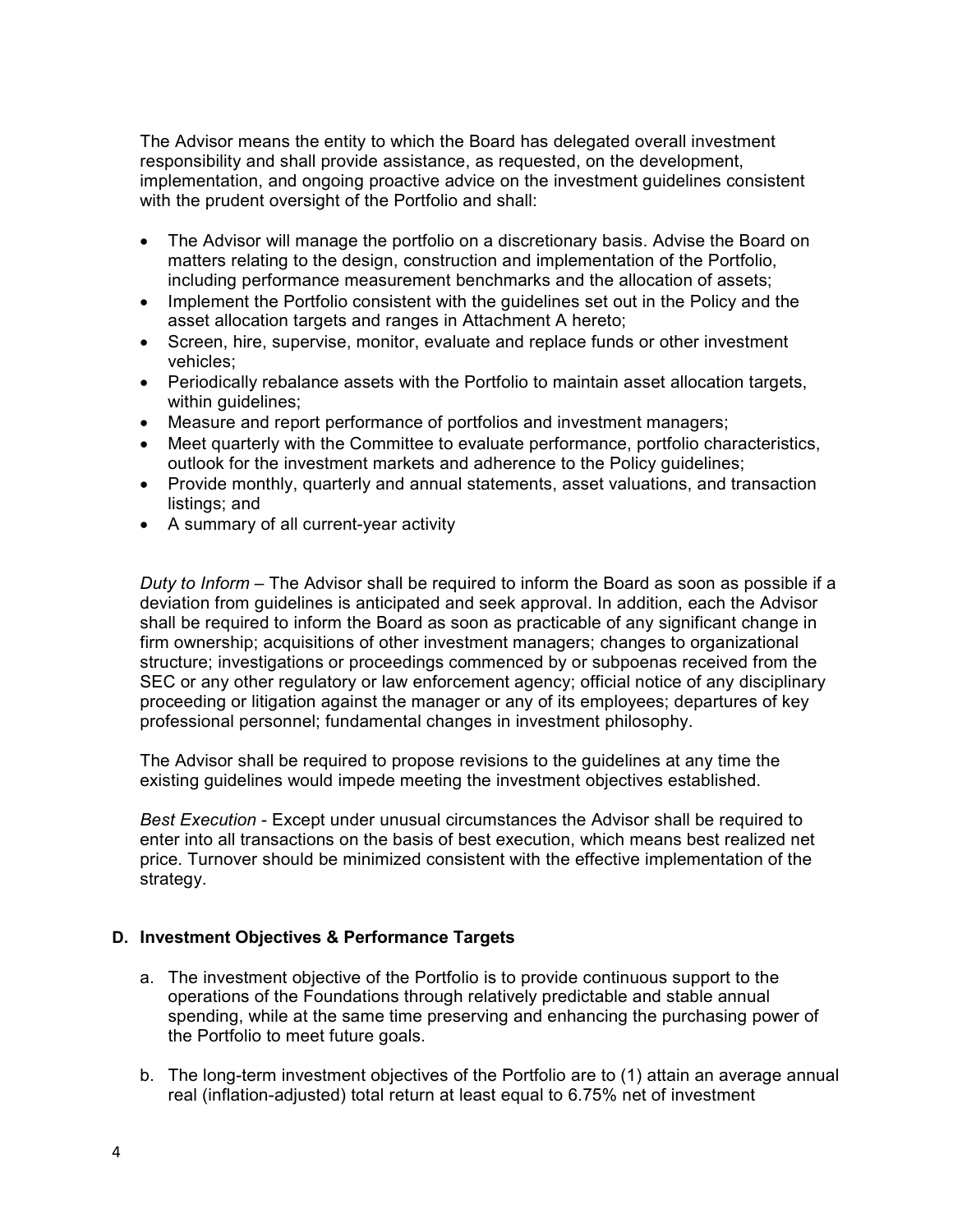management fees, (2) outperform the Portfolio's benchmark; and (3) outperform the median return of a pool of endowment funds with broadly similar investment objectives and policies both on an absolute and on a risk-adjusted basis.

## **E. Spend Policy**

The Portfolio shall be managed according to the "total return" concept, which envisions the sources of spending as being from interest, dividends and capital gains. Except as otherwise provided in the Spending Policy set forth in the Appendix B of the Policy, decisions with respect to spending from the Portfolio shall be made by the Board.

## **F. Asset Allocation**

- a. The Committee believes the most effective way to establish an appropriate volatility level for the portfolio is through its asset allocation (i.e. stocks, bonds, alternative investments and cash). Long term investment return and volatility depend on the portfolio's strategic asset allocation. In consultation with its investment consultant, a strategic asset allocation policy has been adopted which best balances the opportunity for achieving the investment return objectives as set forth in this policy with an appropriate volatility level.
- b. The Foundation strongly believes in the long-term benefits of diversifying its portfolio into a number of different asset classes and investment strategies. While each asset class and strategy is carefully selected, the focus of the investment process is always on the overall portfolio.
- c. To achieve the long-term benefits of a widely diversified portfolio, the Foundation has adopted strategic targets for each asset class that it utilizes. It expects that the portfolio weight for each asset class will remain within minimum and maximum percentages. The current strategic asset allocation including targets and acceptable ranges is outlined in Appendix A.
- d. Within each asset class, the Foundation seeks to earn the most efficient rate of return possible (after investment expenses). Investments will be well diversified by investment style and strategy. Style/strategy diversification will increase the probability over three to five year time periods that the Foundation will achieve its investment goals and reduce volatility. The Foundation has adopted specific requirements and restrictions for each asset class

# **G. Asset Class Definitions/Guidelines**

## *Domestic Equity*

a. The domestic equity portfolio will be diversified according to economic sector, industry, number of holdings and other investment characteristics. However, it is recognized that any actively managed portfolio will not be as diversified as the market. To produce overall diversification, equity managers will be selected to employ different management strategies that together achieve the desired degree of diversification.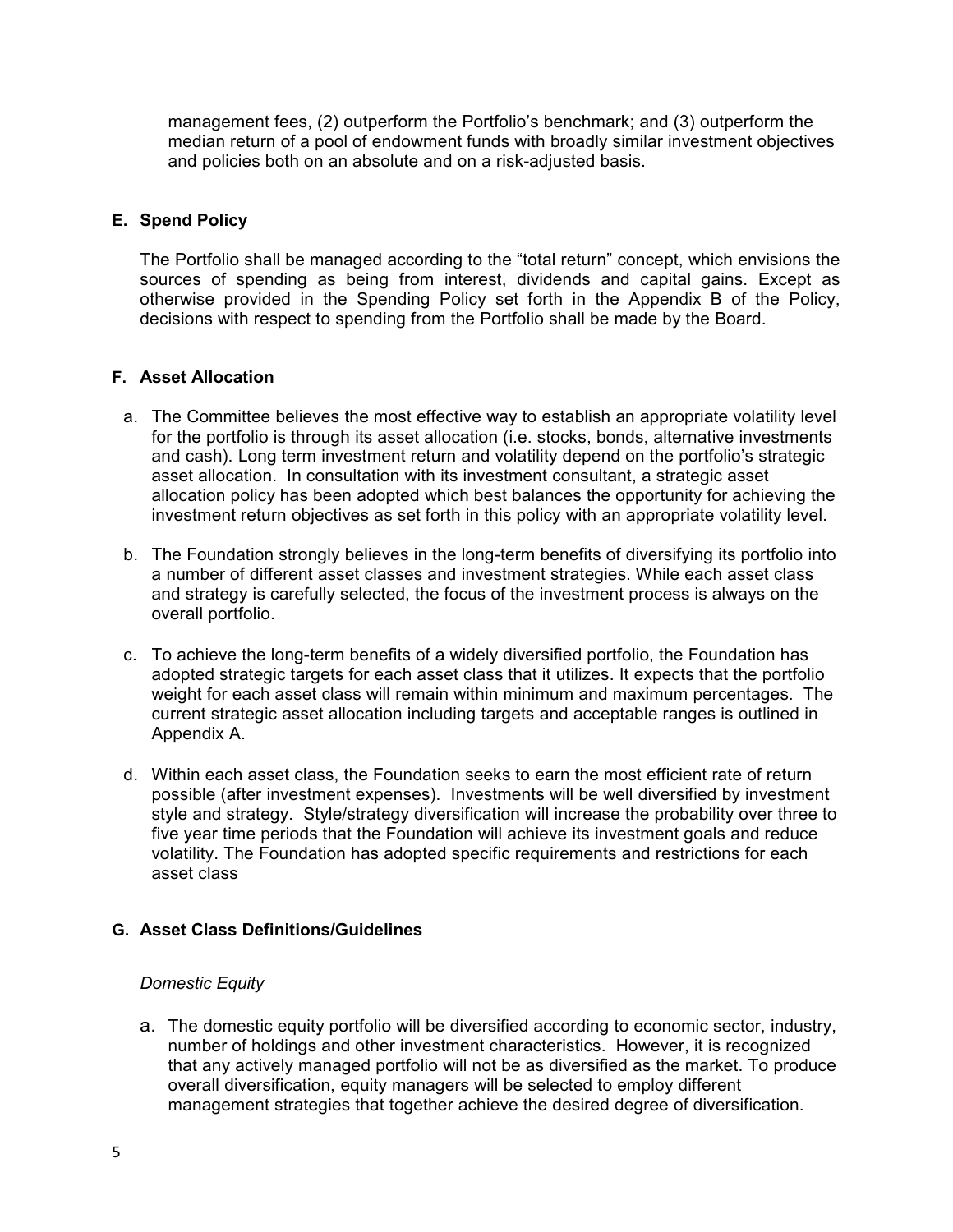- b. Short selling of securities is prohibited. This restriction does not apply to hedge fund managers.
- c. Derivative instruments such as financial futures and options may not be used without the prior approval of the Committee. This restriction does not apply to the hedge fund managers.
- d. A manager may only deviate from these guidelines with advance written permission of the Board.

## *International Equity*

The following definitions may be used to distinguish between developed and emerging international securities.

*International Developed Equity:* Listed equity securities traded on developed non-U.S. markets. Developed markets are defined as those included in Morgan Stanley's EAFE index, plus Canada.

*Emerging Markets Equity:* Listed equity securities traded on emerging non-U.S. markets. Emerging markets are defined as any market that is not included in Morgan Stanley's EAFE index, or Canada.

All restrictions listed above for domestic equity, also applies to international equity with the following additions and modifications.

- Managers must hold securities in a minimum of six countries at all times.
- Currency exposure may only be hedged back to the US dollar. The decision to hedge is left to the manager's discretion. Derivative instruments may be used to achieve currency hedging.
- A manager may only deviate from these guidelines with advance written permission of the Board.

#### *Fixed Income*

- a. The duration of an aggregate fixed income manager's portfolio should be within 80% and 120% of the duration of their market benchmark.
- b. Allowable investments include Government Issued Debt, Agencies and Governmentsponsored entities, corporate bonds, mortgage-backed and asset-backed securities, collateralized mortgage obligations, taxable municipal issues, as well as any other type of security included in a manager's stated performance benchmark with the exception of any type of security prohibited by this Policy.
- c. Aggregate bond managers are expected to maintain an average quality rating for their portfolio that does not fall below an S&P rating of AA-. High Yield bond managers are expected to maintain an average quality rating for their portfolio that does not fall below an S&P rating of B-.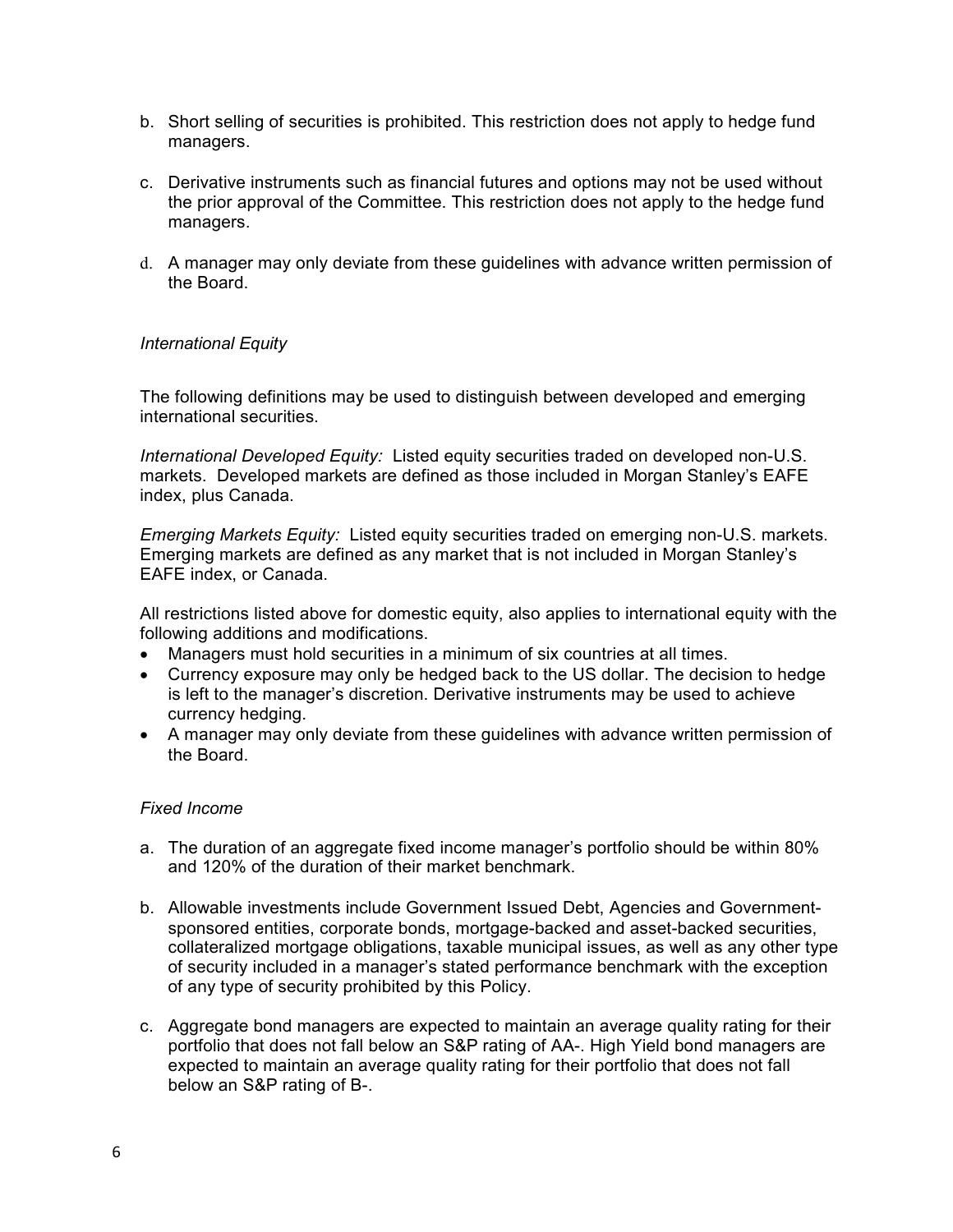- d. Derivative instruments may be utilized by a manager in order obtain more efficient exposure to a specific type of security. However, at no time, may derivative instruments be used to leverage the portfolio. In addition, it is expected that a manager will have thoroughly tested the behavior of the derivative instrument under a variety of market conditions before purchasing the security for the portfolio.
- e. A manager may only deviate from these guidelines with advance written permission of the Board.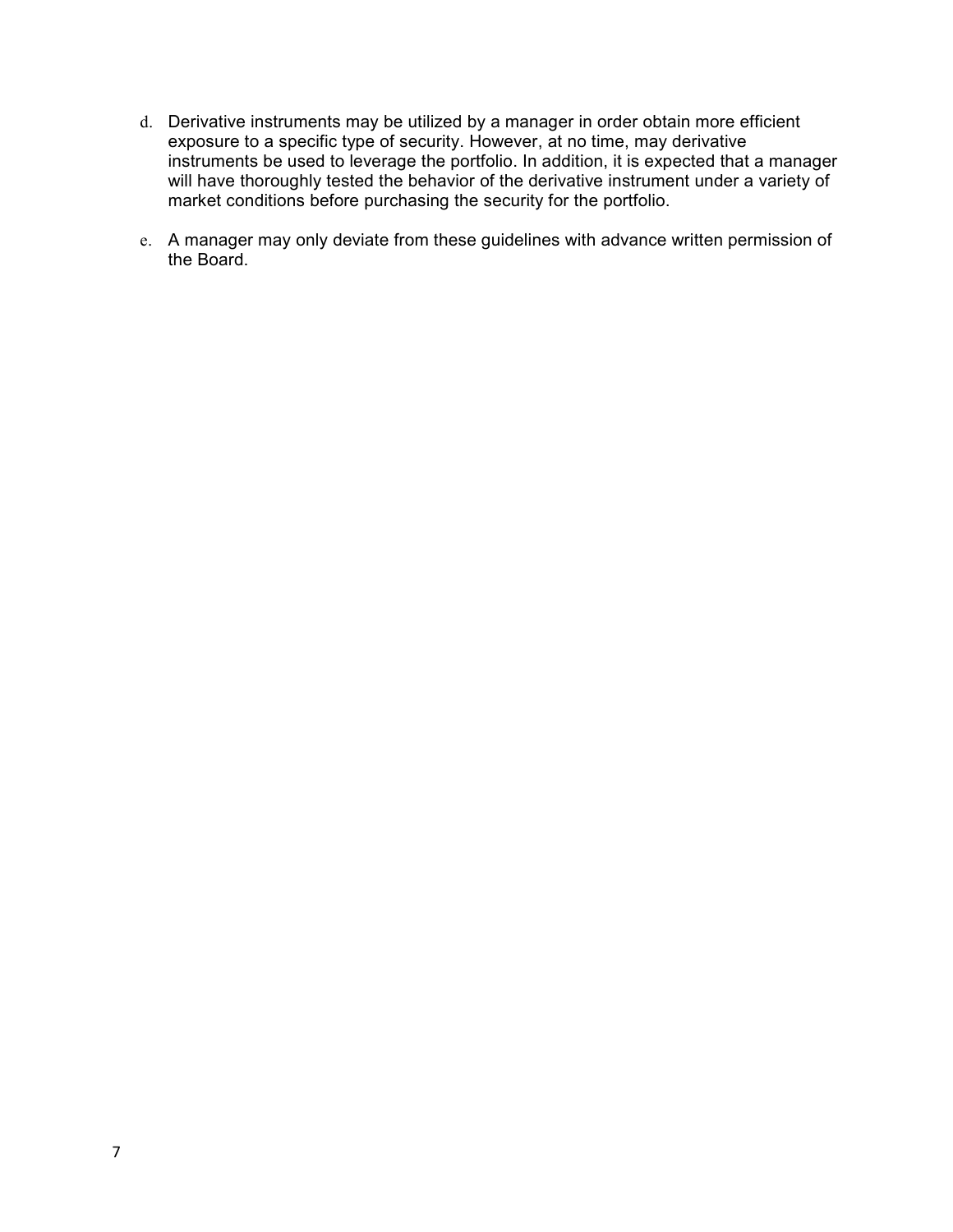### *Alternative Investments*

In order to enhance portfolio results, the Board may elect to invest in alternative investment strategies such as hedge funds, private equity, real estate, commodities and timber. These investments are made with the intention of raising portfolio returns, lowering total volatility, enhancing diversification, and/or hedging against inflation. In most cases, these investments will be implemented via limited partnerships. Therefore, restrictions are established by the offering documents for each partnership.

## *Short Term Funds*

- The Foundation may elect to periodically hold short-term investments to maintain adequate liquidity. The average maturity will be 30-120 days.
- Dollars designated as short term investments may only be invested in:
	- a. obligations of, or guaranteed by, the U.S. Government
	- b. corporate bonds rated "A" or higher by Moody's or S&P
	- c. commercial paper rated Prime-3 or higher by Moody's
	- d. negotiable certificates of deposit, bankers' acceptances and floating rate notes issued by U.S. chartered banks rated "A" by Fitch
	- e. repurchase agreements secured by securities qualifying by the guidelines above
	- f. money market funds from commercial banks and other major investment advisors containing securities qualifying by the guidelines above
	- g. A manager may only deviate from these guidelines with advance written permission of the Board.

## *Liquidity*

A minimum of [80%] of the Foundation's assets shall have a readily ascertainable market value. Alternative assets and other investments with lock up structures may be utilized for the balance of the portfolio but must have annual or quarterly liquidity.

# **H. Portfolio Monitoring and Rebalancing**

## *Monitoring and Reporting*

The Committee shall regularly review the Portfolio, and shall make such adjustments as deemed necessary to achieve the Foundation's investment objectives.

The Portfolio shall be evaluated against the investment objectives to ensure that over a rolling one-, three-, five- and seven-year period, it outperforms in line with a) the real total return objectives set forth, b) the benchmark consisting of a mix of appropriate benchmarks for each of the major asset categories within the policy asset allocation at the target weights, and c) a peer group of comparable foundations.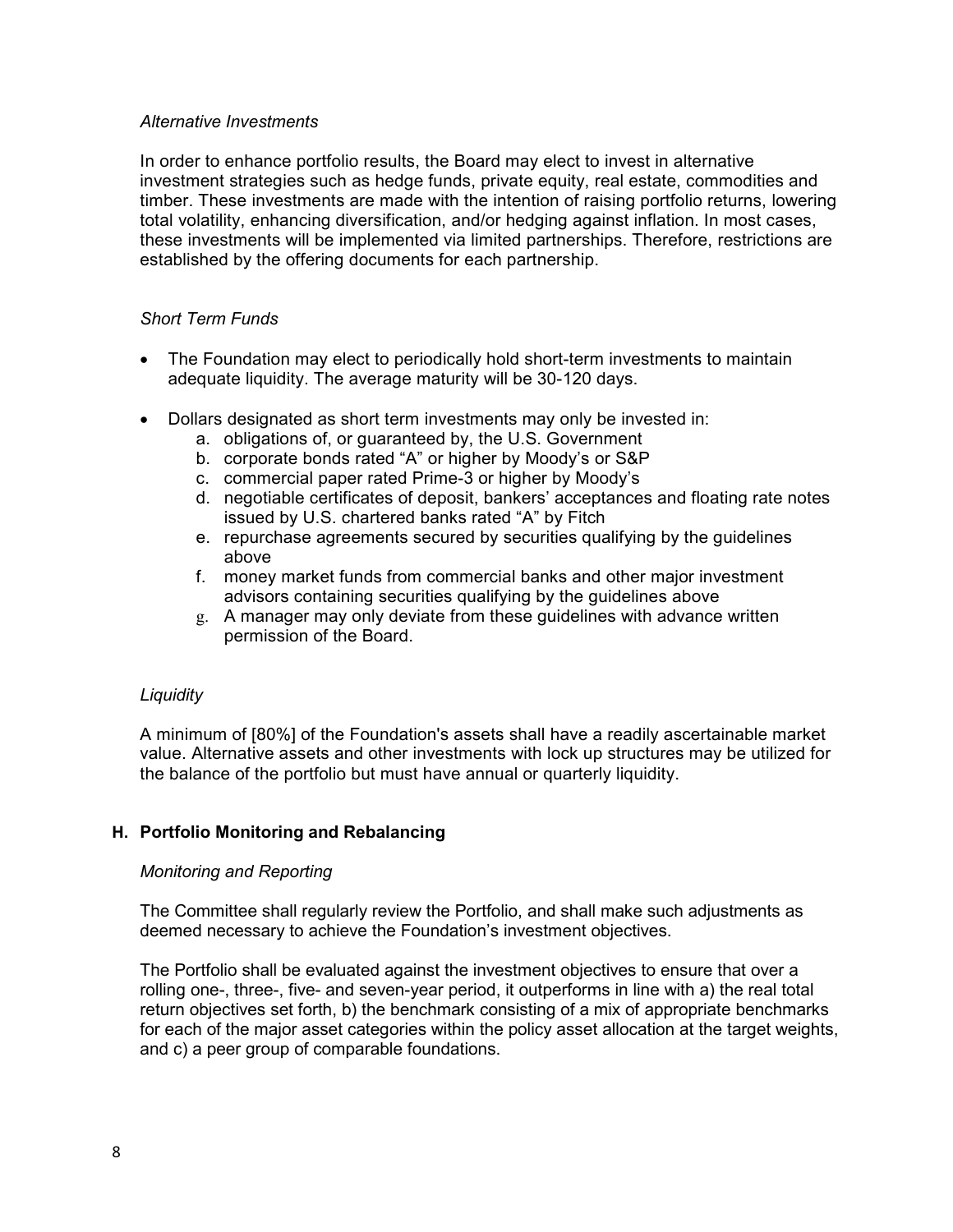The performance of each of the main components of the portfolio shall be measured against asset class-specific benchmarks, which will enable evaluation of the effectiveness of the implementation strategy used for that asset class.

The performance reporting shall be carried out in a manner and form that enables the Committee to clearly evaluate portfolio and manager performance, both on an absolute and on a risk-adjusted basis, as described above. The relevant benchmarks for each category will be incorporated in guidelines, as established by the Board.

### *Portfolio Rebalancing*

The Portfolio shall be rebalanced back to its target weights to ensure that the asset allocation remains consistent with the guidelines. To manage transaction costs, balance the need for liquidity and reflect market conditions, rebalancing should be based on 1) the cash inflows and the need for cash outflows, or 2) rebalancing back to the target allocations should actual allocations move outside allowable ranges. The Board reserve the right to tactically underweight or overweight within the allowable ranges.

To the extent that the Foundation receives property and/or securities from donors or otherwise, decisions regarding the disposition or retention of the asset(s) must be made in a timely manner.

#### **I. Investment Advisor(s) Selection**

The Board reserve the right to hire and fire investment advisor(s) based on long-term performance or due to tactical or strategic changes in the Portfolio. The selection of an investment advisor should be based on selection criteria, approved by the Board, for various asset classes, that is aimed at fairly and rigorously evaluating prospective Investment Managers.

The Board shall strive to hire Advisors that are appropriate for the Portfolio's risk-return profile using industry best practices which include a thorough examination of the firm's organization, history, integrity, ownership structure and assets under management, the quality and stability of its key professionals and staff, the quality and consistency of its investment philosophy, strategy, decision-making process, its fit with the Portfolio's objectives, its performance metrics, its record of compliance and its fee structure.

## **J. Conflict of Interest Policy**

Trustees who serve on the Committee are charged with the responsibility for recommendations and decisions, which in their judgement best serves the long-range interest and objectives of the Foundation. From time to time, the Committee may consider matters in which members of the Committee, or persons affiliated with or related to them, have a direct or indirect financial interest. In order to resolve any questions of conflict of interest, whether real or apparent, the Committee shall adopt the following procedures.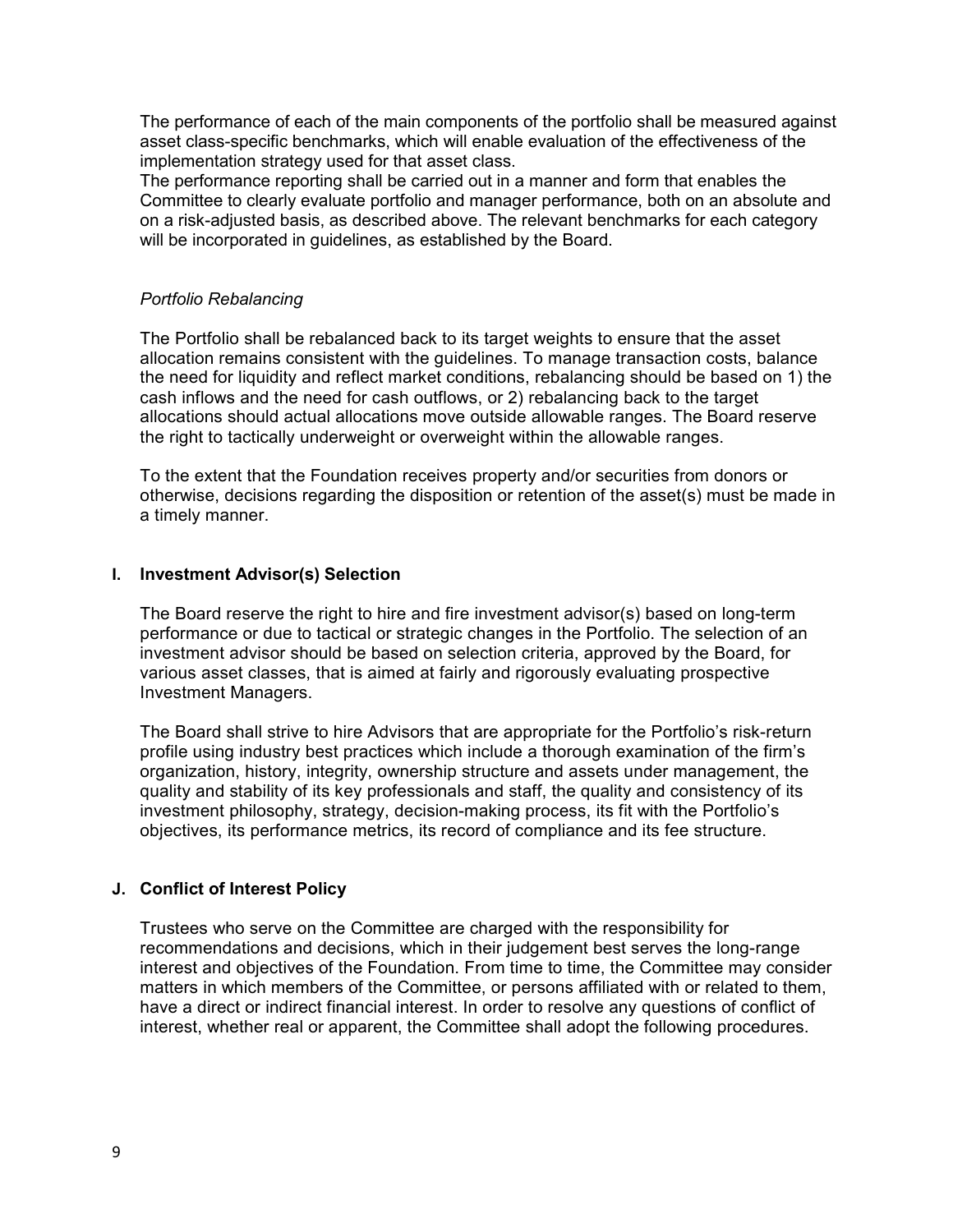- a. Members of the Committee shall disclose to the Committee any relevant facts which might give rise to a conflict of interest with the respect to any matter to be considered by the Committee.
- b. Members so affected shall abstain from the Committee discussion and votes on any transactions and abstentions shall be recorded in the minutes of the meeting.
- c. The affected members, if requested to do so, shall withdraw from the meeting during consideration of the relevant factors.
- d. Members of the Committee may not be employed by firms managing investments for the Foundation.

## **K. Changes to the Investment Policy**

This Policy shall be in force until modified in writing and approved by the Board of Trustees. The Committee will review this Policy at least annually to ensure continued appropriateness, but may propose revisions to it at any time it sees fit.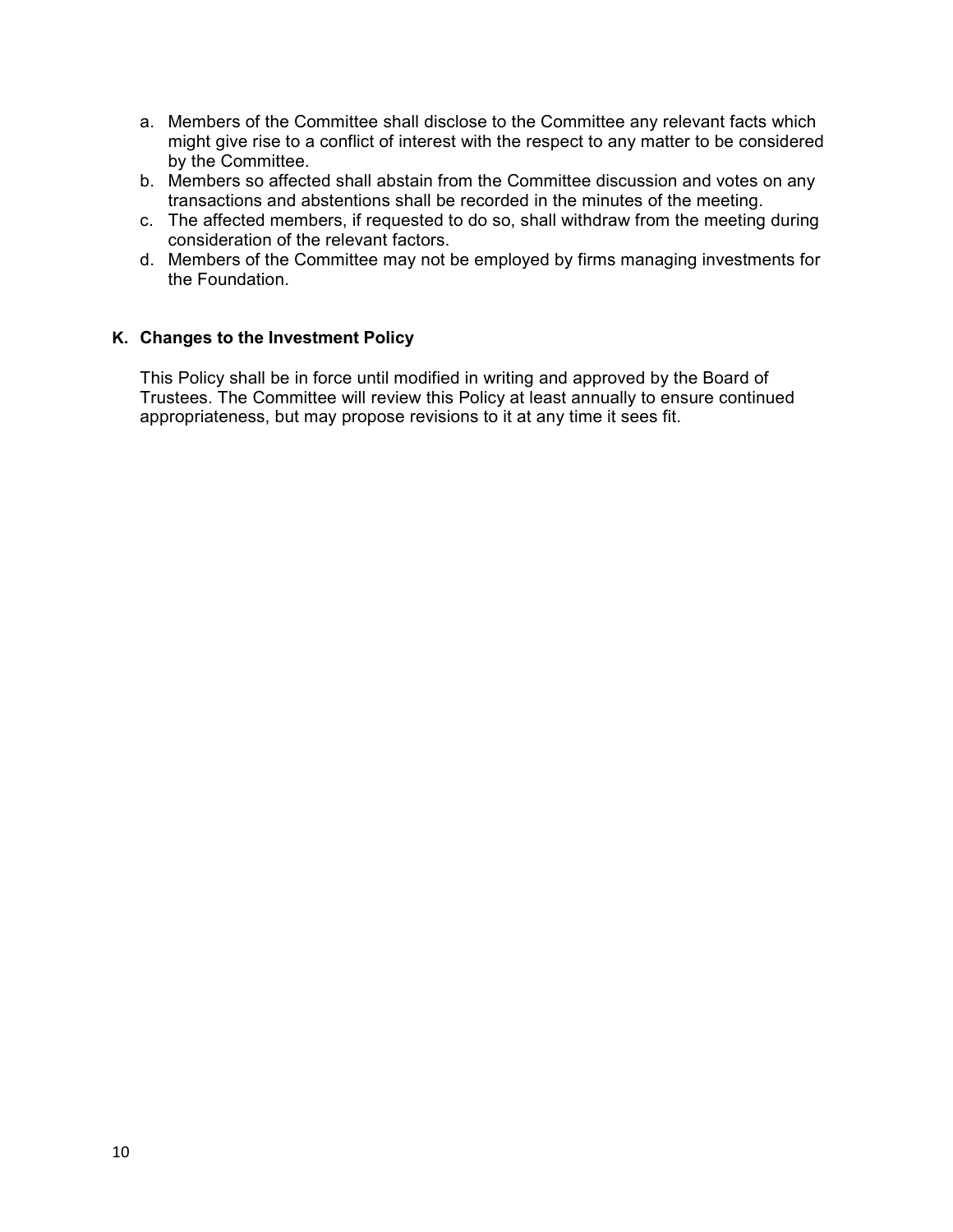# **Appendix A – Asset Allocation**

| <b>Asset Sub-Class</b>        | <b>Policy Target</b> | <b>Policy Ranges</b> |
|-------------------------------|----------------------|----------------------|
| <b>Equity</b>                 |                      |                      |
| <b>Large Cap Growth</b>       |                      | 15% - 25%            |
| <b>Large Cap Value</b>        |                      | 15% - 25%            |
| <b>Small/Mid Cap Growth</b>   |                      | $5\% - 10\%$         |
| <b>Small/Mid Cap Value</b>    |                      | $5\% - 10\%$         |
| <b>International Equity</b>   |                      | 10% - 15%            |
| <b>Fixed Income</b>           |                      |                      |
| <b>Long Term Bond</b>         |                      | $5% - 15%$           |
| <b>Intermediate Term Bond</b> |                      | $5\% - 10\%$         |
| <b>Short Term Bond</b>        |                      | $5% - 15%$           |
| <b>Other</b>                  |                      |                      |
| Cash                          |                      | $5\% - 10\%$         |
| <b>Other</b>                  |                      | $0\% - 5\%$          |

# **Portfolio Benchmarks**

| <b>Asset Class</b>  | <b>Benchmark</b> | <b>Allocation Target</b> |
|---------------------|------------------|--------------------------|
| <b>Equity</b>       |                  |                          |
| <b>Fixed Income</b> |                  |                          |
|                     |                  |                          |